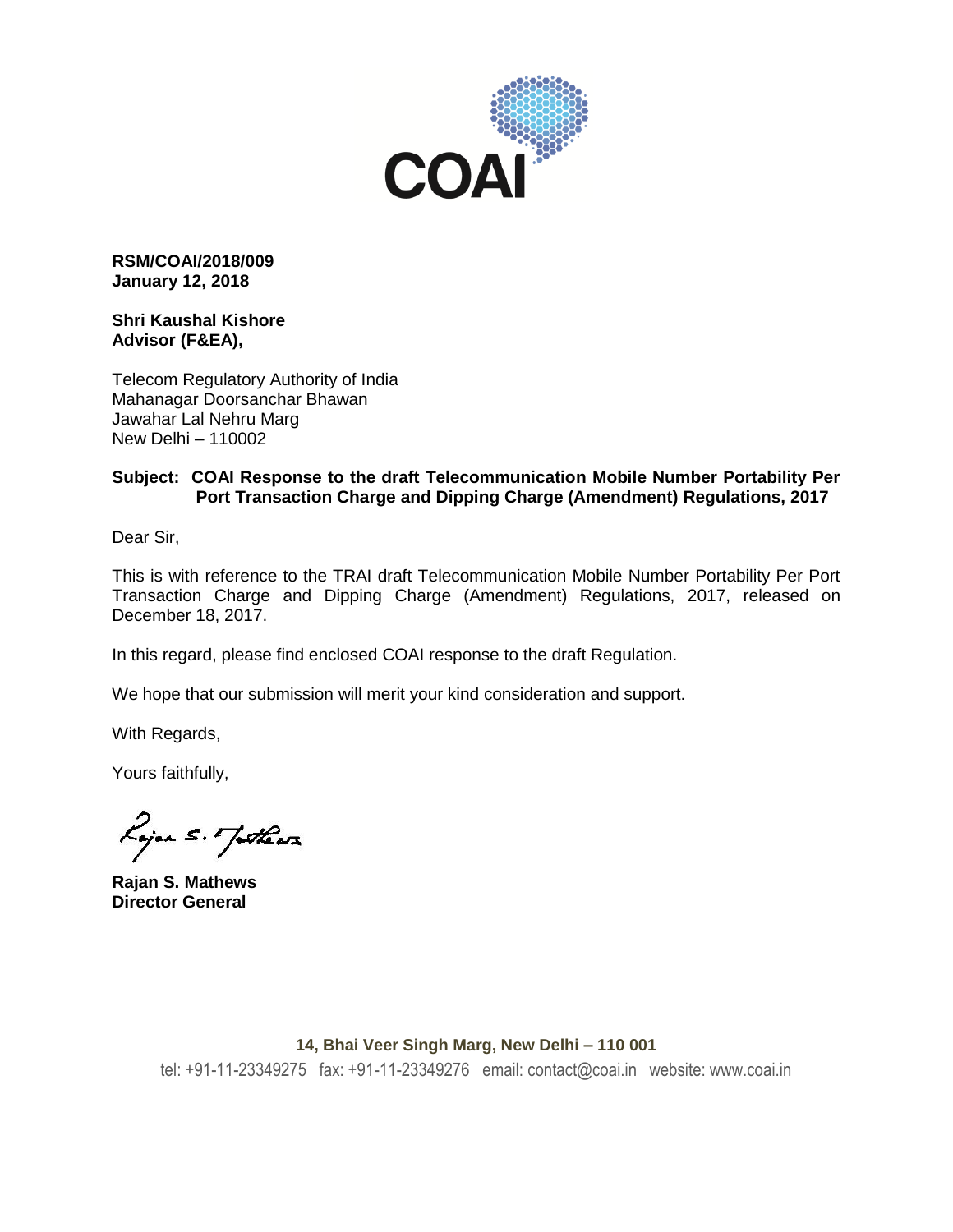

### **Response to the draft Telecommunication Mobile Number Portability Per Port Transaction Charge and Dipping Charge (Amendment) Regulations, 2017 released on December 18, 2017**

At the outset, COAI welcomes the opportunity to comment on the draft amendment to the Telecommunication Mobile Number Portability Per Port Transaction Charge and Dipping Charge (Amendment) Regulations, 2017.

### **A. Draft Mobile Number Portability Per Port Transaction Charge (Amendment) Regulations, 2017:**

### **1. Preamble:**

The Intra-service area Mobile number portability (MNP) was implemented first in Haryana service area w.e.f. 25.11.2010 and in the rest of the country w.e.f. 20.01.2011. Inter-Service Area MNP has been implemented in the country w.e.f. 03.07.2015.

Since the inception of the MNP, the Per Port Transaction Charge (PPTC) remained at rupees nineteen. Though, while issuing the Principal Regulations in 2009, TRAI had stated that they may review and modify the PPTC at the end of one year from the date of regulations coming into force, however, the review of the same has been initiated after seven years of implementation of the MNP.

The wireless subscriber base, which was at 771.2 million at the time when the MNP was launched in the county, has now increased to 1178.2 million as of October, 2017. This is a 53% increase in the subscriber base since the commencement of the MNP facility and PPTC coming into effect. Below chart depicts the increase in the wireless subscriber base:

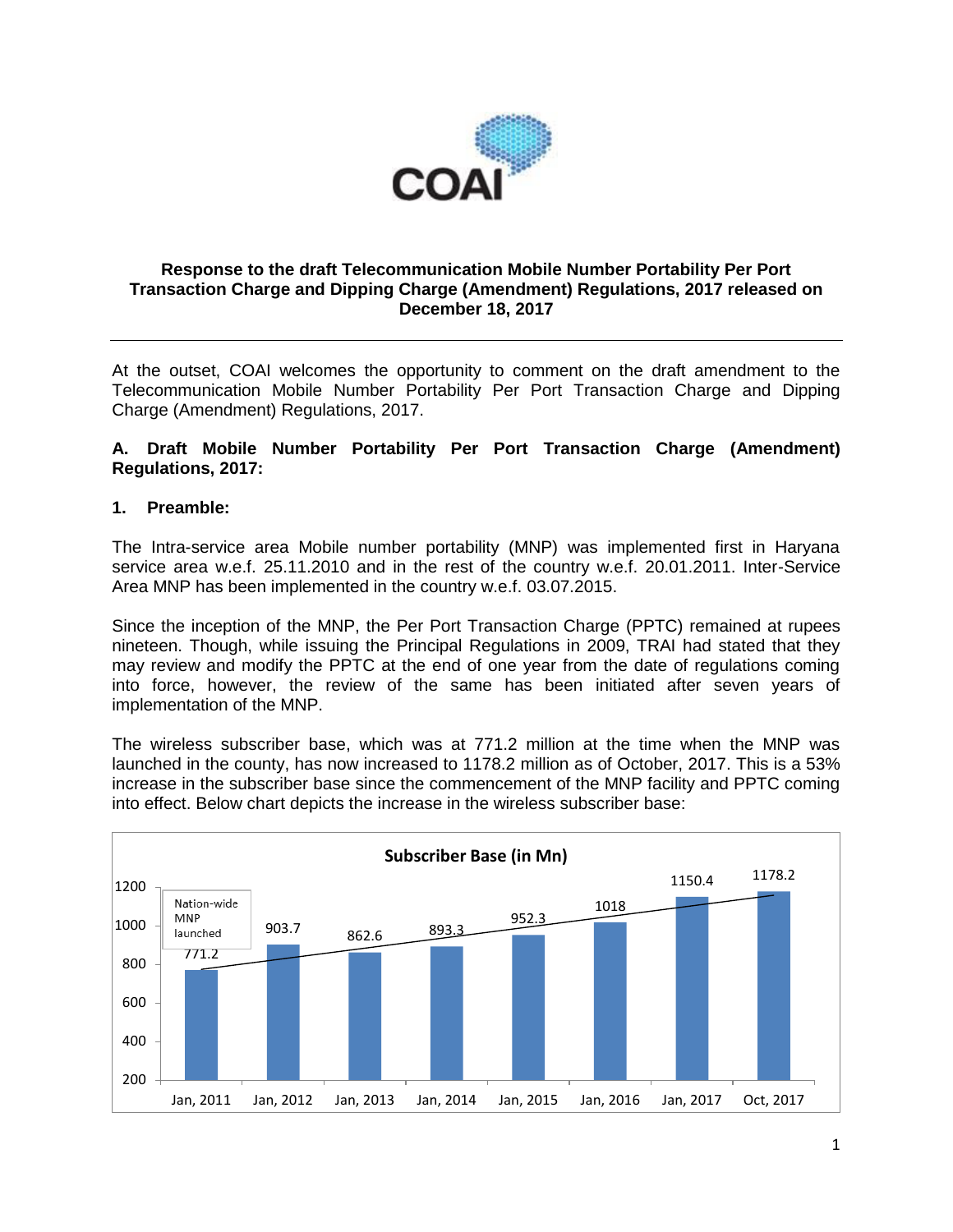Thus, with the increase in the wireless subscriber base the potential users of the MNP facility has been increased manifolds which led to the increase in the number of MNP requests. Below graph depicts the increase in the cumulative MNP requests from August, 2011 (six months from the launch of MNP) till October, 2017. This is almost 1600% increase in the MNP requests in the said period.



Similarly, the graph below shows the yearly increase in the porting requests between 2010-11 and 2016-17. From the graph, it is evident that the porting requests on annual basis have also increased manifolds.



Given the drastic increase in the cumulative MNP requests, it is inevitable that the per unit cost would have come down significantly due to Economies of Scale enjoyed by the MNPSPs.

### **2. Per port transaction charge:**

The said draft amendment Regulation stipulates the reduction in the per port transaction charge to rupees four from the existing rupees nineteen.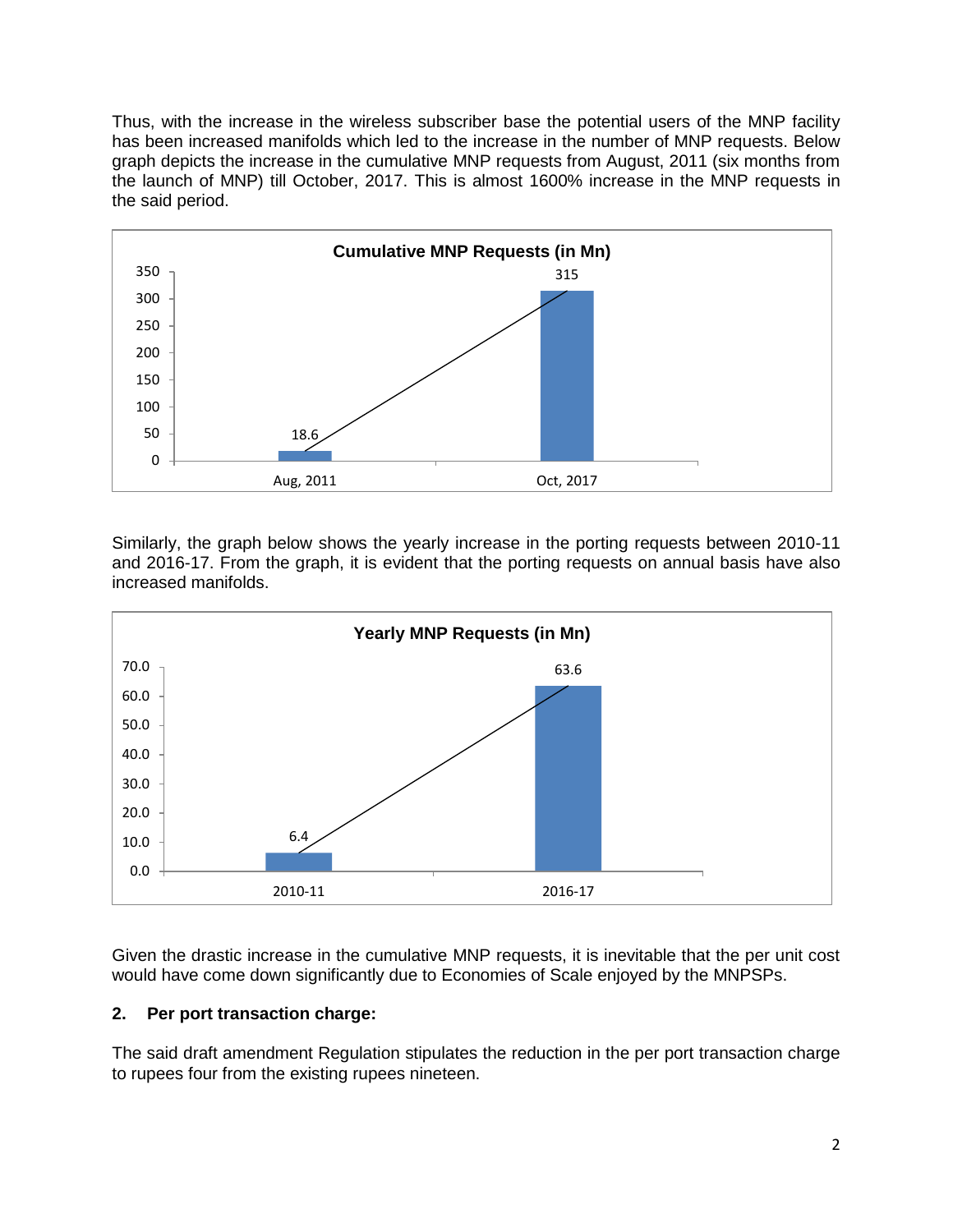While arriving at the proposed PPTC, TRAI has considered the Full Allocated Cost (FAC) model and has determined the PPTC based on the Audited Annual Accounts of the MNPSPs for the FY 2016-17. TRAI has considered the porting request for the same period to derive the PPTC.

It is pertinent to mention that the MNPSPs are providing their services in the market where there is no other provider of the same services. In such a scenario, it is imperative to determine the cost of service provisioning by ascertaining the transfer price from the subsidiary company to the parent company to ensure that the parent company should not earn a supernormal profits.

After analyzing the cost sheet of one of the MNPSP submitted with the ROC shows Rs. 3.09 Cr has been paid as Royalty though the company is not providing any such service which requires payment of royalty amounts. **The service rendered by the MNPSP is the software, support and maintenance which have been charged separately. Thus, the royalty fee should not be considered under the item 'Total Cost' while calculating the PPTC.**

We would like to draw your attention to the total estimated revenue earned from April, 2015 till March, 2018 by the MNPSPs @ Rs. 19 would be Rs. 406 Cr. Considering the cost as Rs. 74 Cr. (assuming the same cost for all three financial years is equal to the cost taken by TRAI for one year 2016-17), MNPSPs would have recovered almost Rs. 332 Cr. excess amount in these three years. The calculation has been enclosed as **Annexure-I.**

From the above, it is clear that the MNPSPs have earned supernormal profits due to the fact that TRAI did not review the PPTC even once during the last 6-7 years while the regulations envisaged review of PPTC charges every year as per the provision 6(2) of the said regulation. The same has been reproduced below:

*"…(2) The Authority may review and modify the Per Port Transaction charge and Dipping charge at the end of one year from the date of these regulations coming into force."*

Since the MNPSPs have already earned huge excess amount after covering their all the costs, it is desirable therefore, that going forward, no capex should be recovered under the cost items. Also, if it is assumed that the MNPSPs would have paid dividends from the excess recovery made by them for previous years, at least the estimated excess recovery of Rs 155 Cr by them for the current financial year (FY18) should be used to facilitate the future porting requests free of cost.

It is well understood fact that MNP service is essentially an activity involving data based entry and process flow. Unlike TSPs, it does not include huge rollout of BTS, auction based acquisition of spectrum, creation of core network comprising of BSC, BTS, HLR, IN,VLR, routers, servers and other network elements, OFC / MW network for providing backhaul. Despite the substantial difference in deployment of network elements and investments by TSP, on one side TRAI is fixing the interconnection cost at 6 Paise per minute, on the other hand, for a mere data base maintenance and managing process flow deployed on a centralized server, TRAI is fixing a cost of Rs 4 (400 Paise) per PPTC.

### **3. Calculation of PPTC:**

In this regard, we would like to submit that TRAI should consider the porting transactions in the FY 2017-18 while calculating the PPTC. Further, we reiterate that going forward; the royalty fee should not be considered in the cost while calculating the PPTC. Accordingly the PPTC calculation is as below: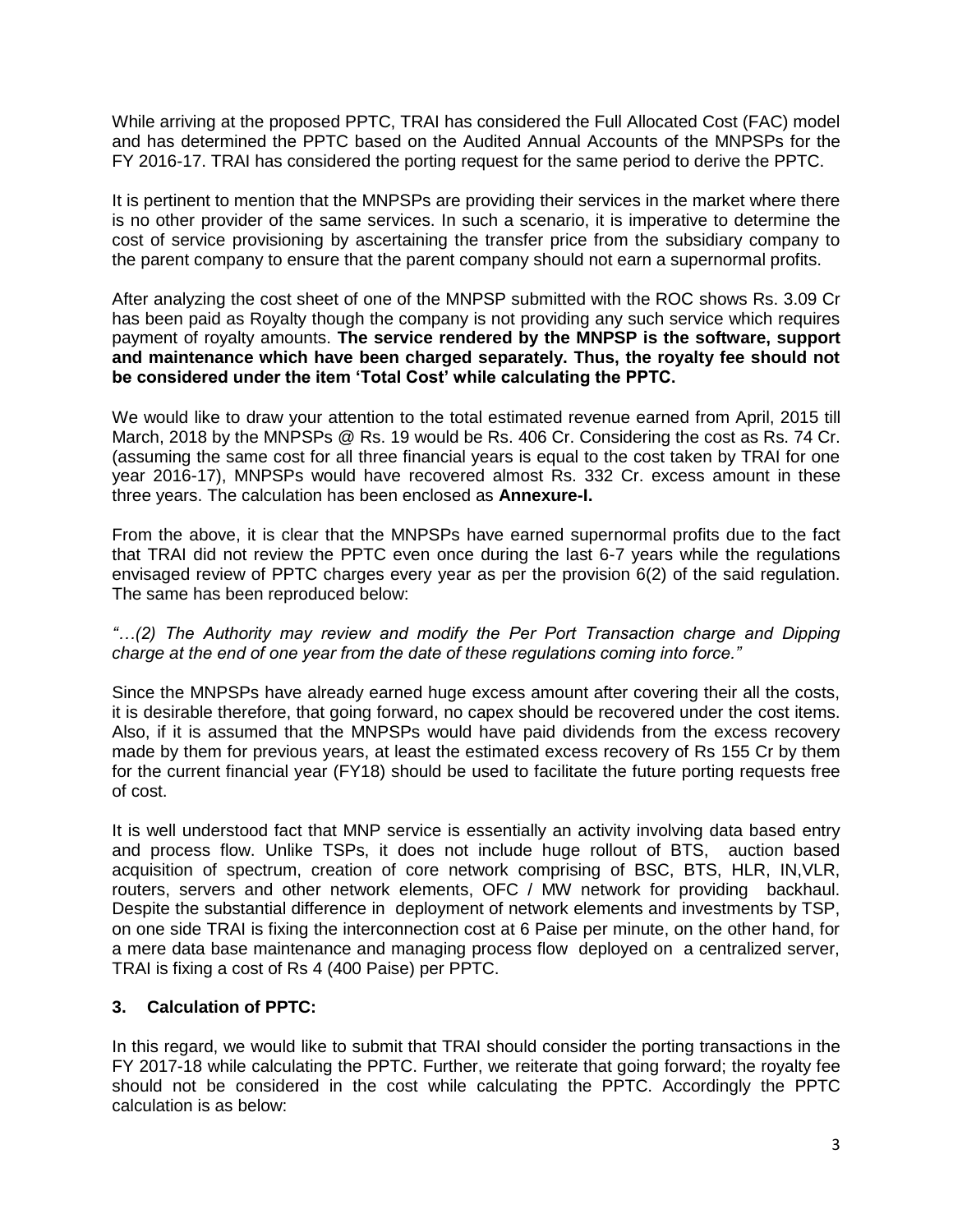| <b>Particulars</b>                                                                        | <b>Unit</b> | Amount |  |  |
|-------------------------------------------------------------------------------------------|-------------|--------|--|--|
| Total cost                                                                                | Rs. in Lacs | 920.57 |  |  |
| No. of porting requests received*                                                         | In Lacs     | 473    |  |  |
| <b>Per Port Transaction Cost</b>                                                          | In Rs.      | 1.95   |  |  |
| License Fee @1%                                                                           | In Rs.      | 0.02   |  |  |
| Per Port Transaction Charge                                                               | In Rs.      | 1.97   |  |  |
| Round Off                                                                                 | In Rs.      | 2.00   |  |  |
| Note: From the cost of Rs. 1229.57 lacs, the rovalty charges of Rs. 309 Lacs (from the FY |             |        |  |  |

Note: From the cost of Rs. 1229.57 lacs, the royalty charges of Rs. 309 Lacs (from the FY 16-17 report of one of the MNPSP), which should not be part of the total cost for calculation of MNP, has been deducted.

\*Explanation of the above calculation: The number of porting request received during FY 2017- 18 is estimated figure considering the monthly growth rate of 3% (calculated from the available data from TRAI/Operators and considering the closure of services by some of the operators) to arrive at the monthly cumulative porting request of March 2018 and thereafter deducting the monthly cumulative request of March, 2017 from the estimated cumulative porting request for March, 2018. (Calculation sheet is attached as **Annexure-II**)

**In view of the above, considering the surge in the MNP requests and reduction in the cost of serving such requests, we submit that the PPTC should be brought down to Rs. 2.00.**

### **B. Additional Points:**

Further to the above, we would like to highlight some of the requests made by COAI for the consideration of the Authority vide its various representations:

### **1. No Per Port Transaction Charge in case of Forced Porting due to Closure of the Services:**

- a. The entire telecom industry is going through financial stress which has forced some of the TSPs to close their certain services. Due to the closure of the services, the subscribers of such TSPs are forced to do porting to the other service providers of their choice.
- b. TRAI has also been facilitating such forced porting by allocating additional operator codes to the respective TSP along with relaxing certain rejection reasons and increasing the validity of the UPC.
- c. **Thus, considering the forced porting of the subscribers in bulk due to the closure of the services by some TSPs, we recommend that the PPTC for such porting requests should be waived off.**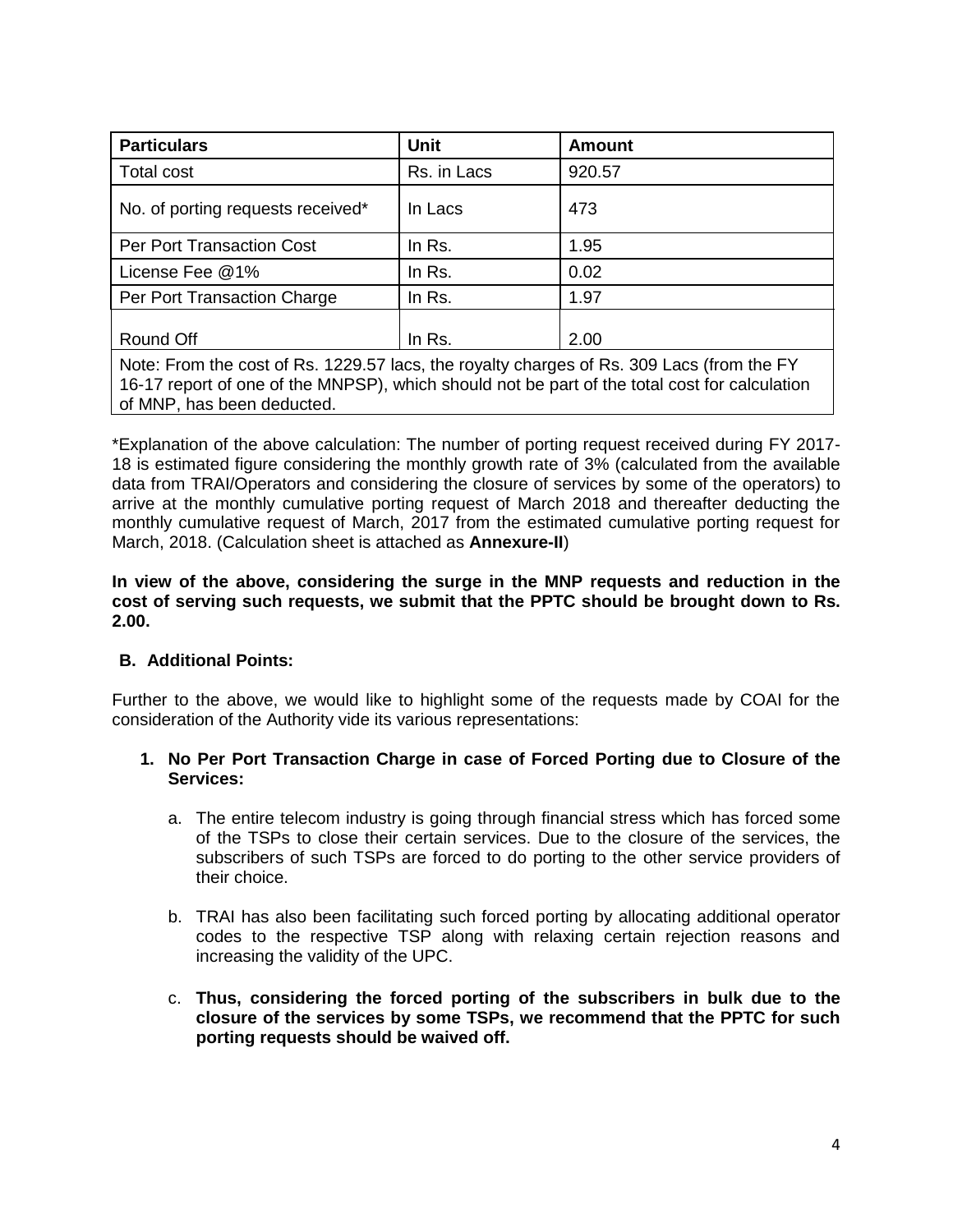# **2. MNP per Port Transaction Charge as Pass through Charge:**

- a. The per port transaction charge received by the RO is payable to the MNPO and since nothing is retained by RO; it is not justifiable to levy license fee on the same.
- b. Further, the MNPO pays the license fee on the per port transaction charge which it receives from the RO. The levy of license fee on the per port transaction charge on the both service providers RO and as well as MNPO amounts to a dual levy of license fee and the same is not justified.
- c. Industry has taken up this issue several times with DoT in the past; however this request has not been accepted.
- d. **In light of the above, we again request TRAI to kindly consider our submissions and Recommend to DoT to allow the Per Port Transaction charge paid by the RO to MNPO as a deduction from the Gross Revenue for calculating the AGR for the purpose of the payment of license fee.**

**Our Recommendations:**

- **i. Per Port Transaction Charge should be revised to Rs. 2.00 per transaction.**
- **ii. The excess recovery of Rs. 155 Cr for the current financial year (FY18) should be used to facilitate the future porting requests free of cost.**
- **iii. In case of closure of services where the subscribers of a TSP are forced to opt for MNP, the PPTC should be waived off.**
- **iv. To allow the Per Port Transaction charge paid by the RO to MNPO as a deduction from the Gross Revenue for calculating the AGR for the purpose of the payment of license fee.**

.\*\*\*\*\*\*\*